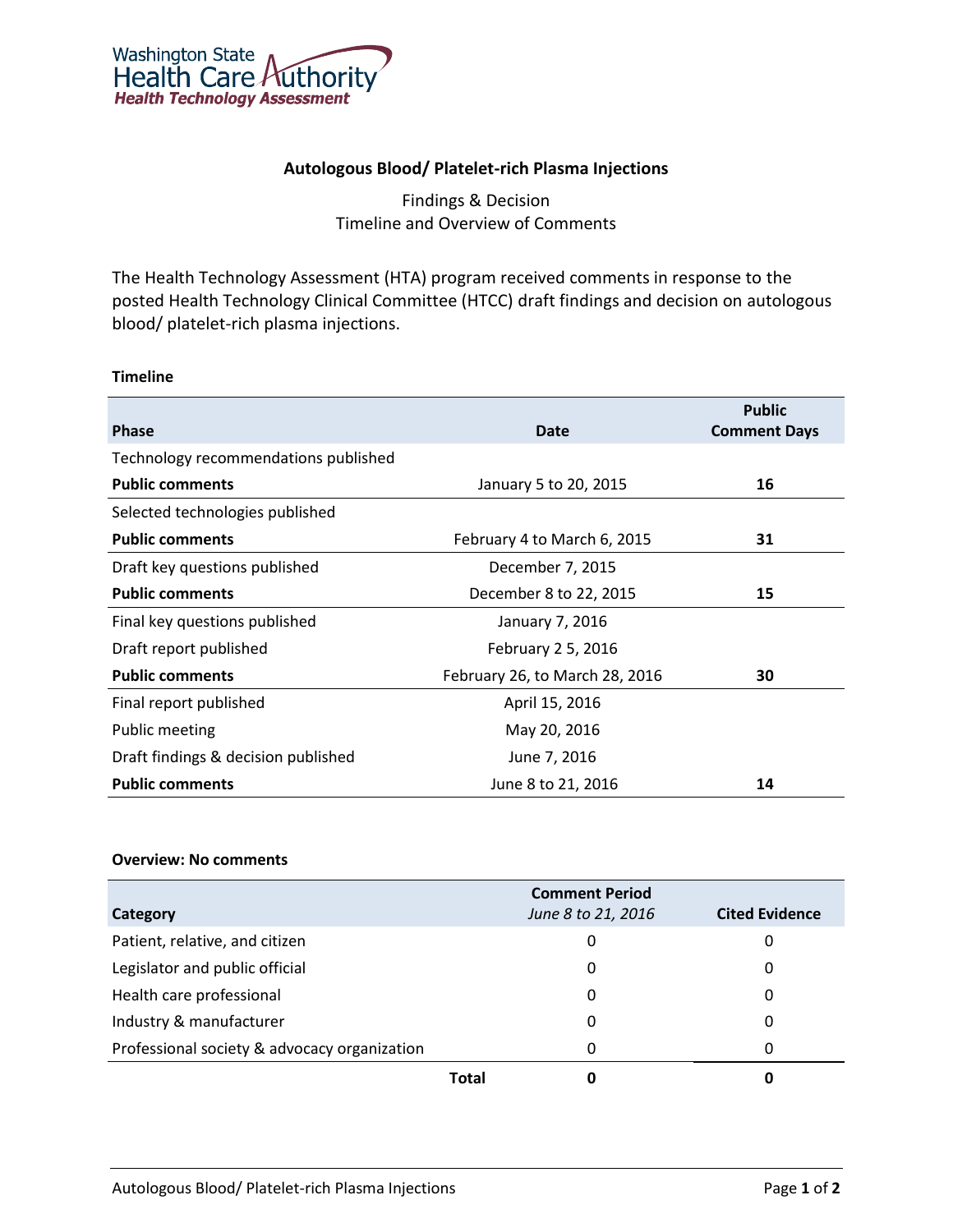

**Health Technology Clinical Committee Findings and Decision**

**Topic:** Autologous Blood/ Platelet-rich Plasma Injections **Meeting Date:** May 20, 2016 **Final Adoption:**

**Meeting materials and transcript are available on the HTA website:**

[www.hca.wa.gov/hta/meetingmaterials/Forms/ExtMeetingMaterials.aspx](http://www.hca.wa.gov/hta/meetingmaterials/Forms/ExtMeetingMaterials.aspx)

#### **Number and Coverage Topic:**

**20160520B** – Autologous Blood/ Platelet-rich Plasma Injections

#### **HTCC Coverage Determination:**

Autologous blood/ platelet-rich plasma injections are **not a covered benefit***.*

**HTCC Reimbursement Determination:**

**Limitations of Coverage:** NA

**Non-Covered Indicators:** NA

#### **Agency Contact Information:**

| <b>Agency</b>                    | <b>Phone Number</b> |
|----------------------------------|---------------------|
| Labor and Industries             | 1-800-547-8367      |
| Public Employees Health Plan     | 1-800-200-1004      |
| <b>Washington State Medicaid</b> | 1-800-562-3022      |

**Draft**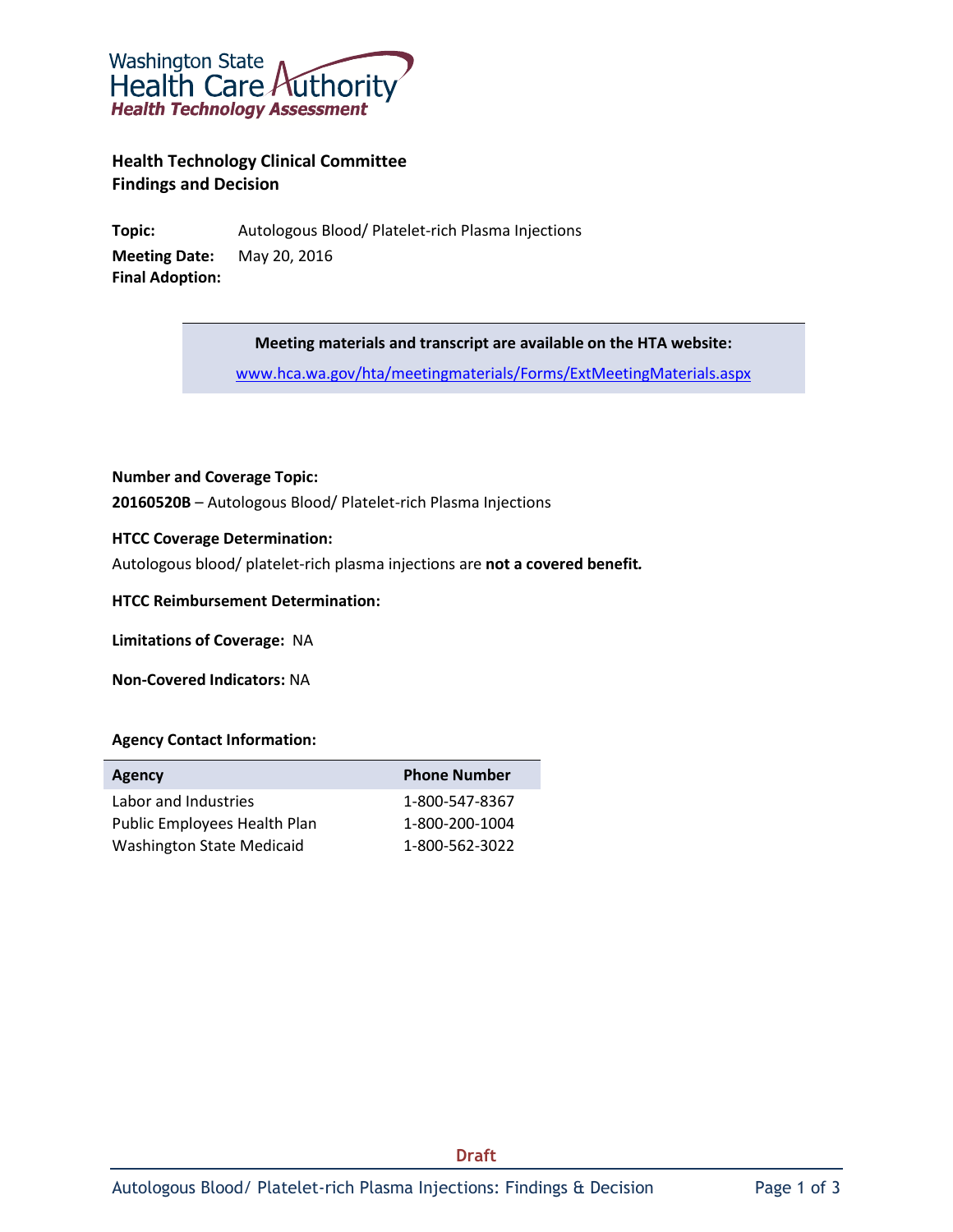#### **HTCC Coverage Vote and Formal Action:**

#### *Committee Decision*

Based on the deliberations of key health outcomes, the committee decided that it had the most complete information: a comprehensive and current evidence report, public comments, and state agency utilization information. The committee concluded that the current evidence on autologous blood/ platelet-rich plasma injections is sufficient to make a determination on this topic. The committee discussed and voted on the evidence for use of autologous blood/ platelet-rich plasma injections compared to current alternative strategies. The committee considered the evidence and gave greatest weight to the evidence it determined, based on objective factors, to be the most valid and reliable.

Based on these findings, the committee voted to not cover autologous blood/ platelet-rich plasma injections.

|                                                          | <b>Not</b> | <b>Covered Under</b><br>Covered Certain Conditions Unconditionally | Covered      |
|----------------------------------------------------------|------------|--------------------------------------------------------------------|--------------|
| <b>Autologous Blood/ Platelet-rich Plasma Injections</b> | -8         | 2                                                                  | $\mathbf{U}$ |

#### *Discussion*

The committee reviewed and discussed the available evidence. The committee considered the quality of the available literature addressing the use of autologous blood and platelet-rich plasma injections for tendinopathies including tennis elbow, Achilles tendinopathy, pathellar tendinopathy, rotator tendinosis and rotator tears. Additional conditions with available evidence include plantar fasciitis, acute injuries and osteoarthritis. A majority of committee members found the technology to be unproven in terms of efficacy, safety and cost-effectiveness. Prior to the vote on coverage the committee discussed potential conditions for coverage. A majority of the committee voted to not coverage autologous blood injections and platelet rich plasma injections for any of the conditions considered in the review.

#### *Limitations*

NA

#### *Action*

The committee checked for availability of a Medicare national coverage decision (NCD). There is no NCD that applies to autologous blood and platelet rich plasma injections.

The committee discussed clinical guidelines identified for autologous blood/ platelet-rich plasma from the following organizations:

American Academy of Orthopedic Surgeons, (2013) American College of Occupational and Environmental Medicine, (2011, 2012) Colorado Division of Workers Compensation, (2010) Hsu et al. (2013) International Cellular Medicine Society, (2011) Work Loss Data Institute, (2013)

#### **Draft**